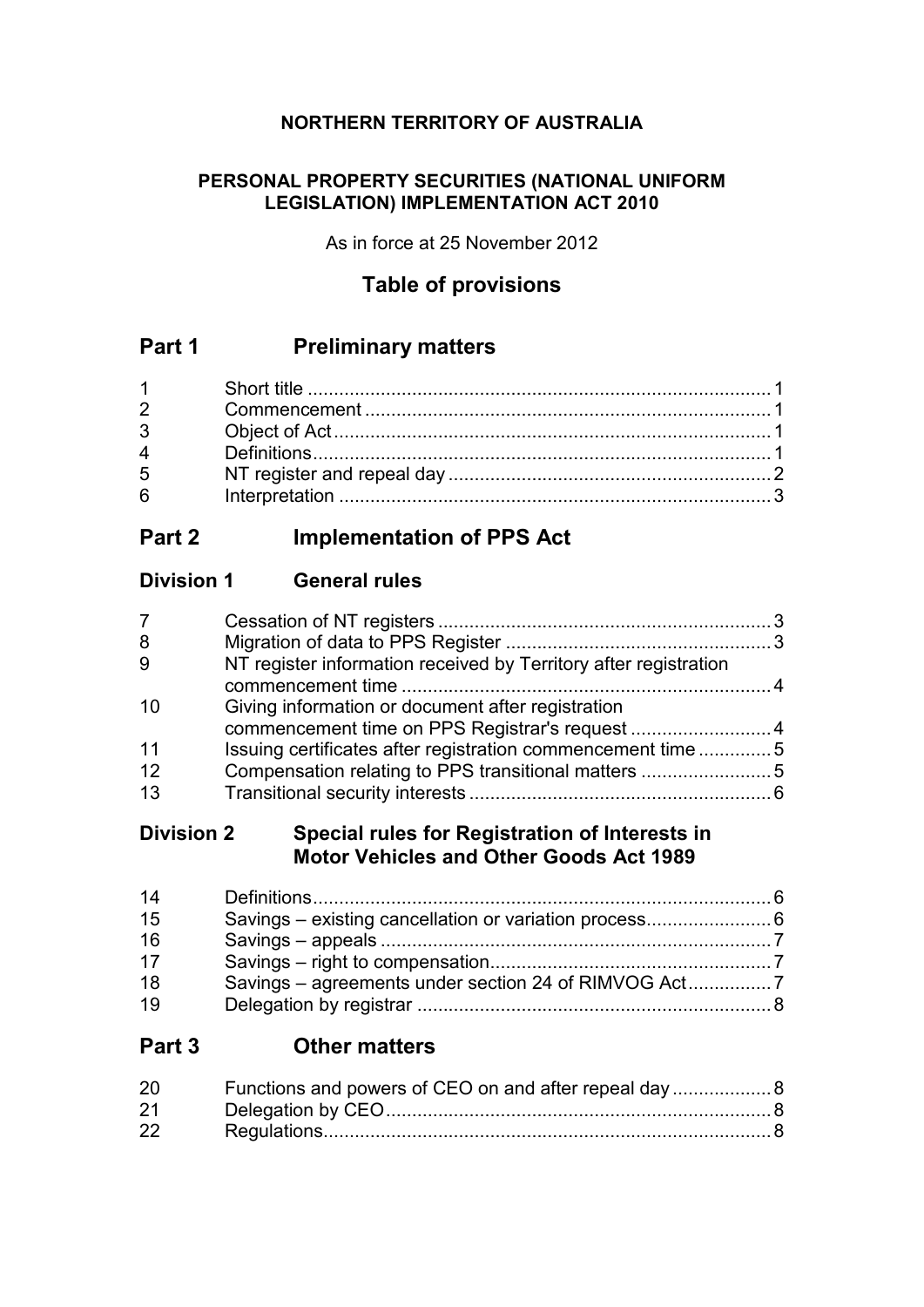| <b>Schedule 1</b> | <b>Repeal of Acts</b>                |
|-------------------|--------------------------------------|
| <b>Schedule 2</b> | <b>Repeal of Act and Regulations</b> |
| <b>ENDNOTES</b>   |                                      |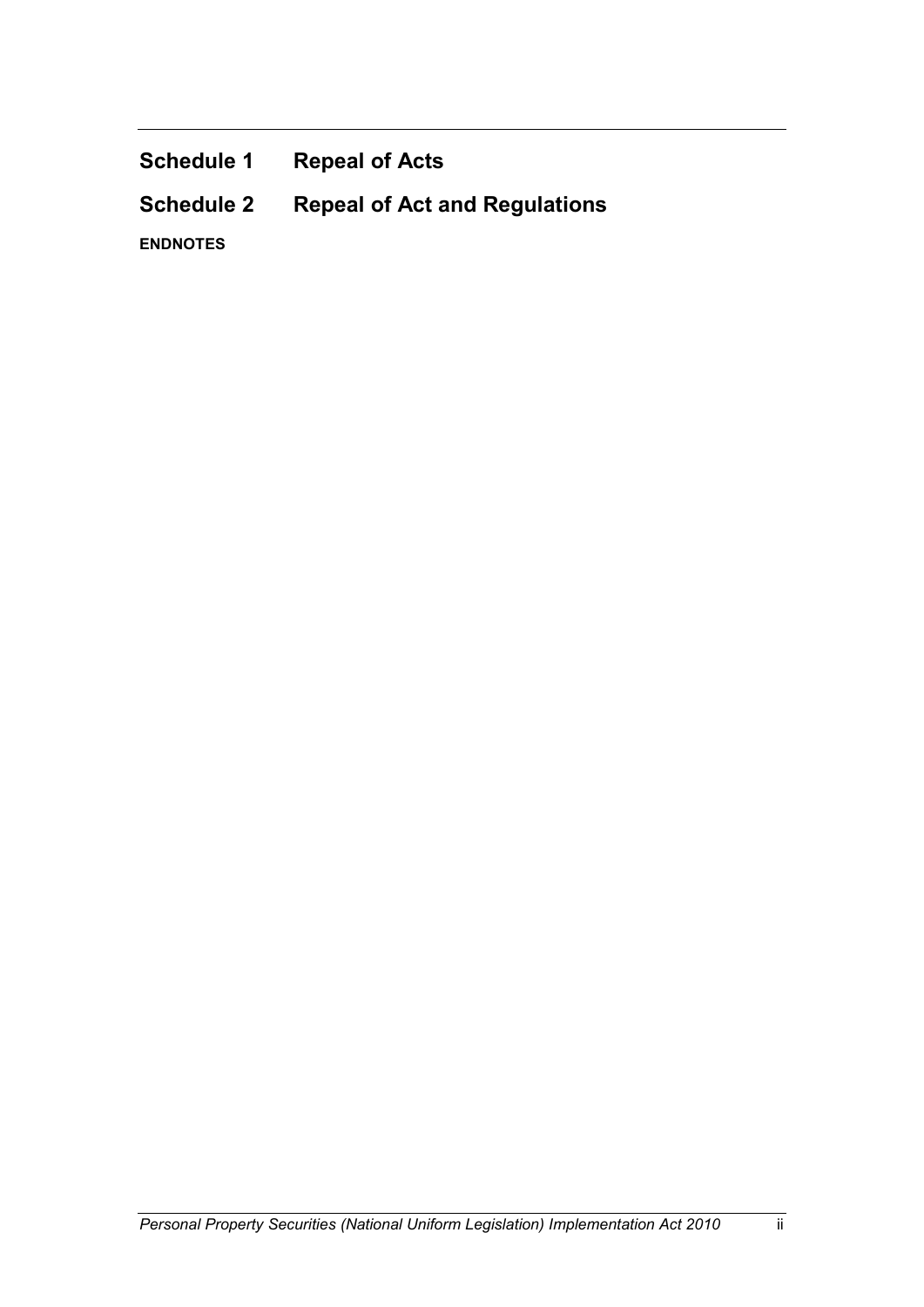## **NORTHERN TERRITORY OF AUSTRALIA**

As in force at 25 November 2012 \_\_\_\_\_\_\_\_\_\_\_\_\_\_\_\_\_\_\_\_

\_\_\_\_\_\_\_\_\_\_\_\_\_\_\_\_\_\_\_\_

#### **PERSONAL PROPERTY SECURITIES (NATIONAL UNIFORM LEGISLATION) IMPLEMENTATION ACT 2010**

**An Act to provide for the implementation of a national system of registration of personal property securities, and for related purposes**

## **Part 1 Preliminary matters**

#### **1 Short title**

This Act may be cited as the *Personal Property Securities (National Uniform Legislation) Implementation Act 2010*.

#### **2 Commencement**

This Act commences on the day fixed by the Administrator by *Gazette* notice.

#### **3 Object of Act**

The object of this Act is to make necessary provisions for the implementation of a national system of registration of personal property securities.

*Note for section 3*

*The Commonwealth, the States and agreed to establish the national registration system by an Act of the Commonwealth through a referral of powers to the Commonwealth Parliament under section 51(xxxvii) of the Constitution.*

#### **4 Definitions**

In this Act:

*business day* means a day other than a Saturday, Sunday or public holiday.

*CEO* means the Chief Executive Officer administering this Act.

*cessation time* means the end of the last business day before the registration commencement time.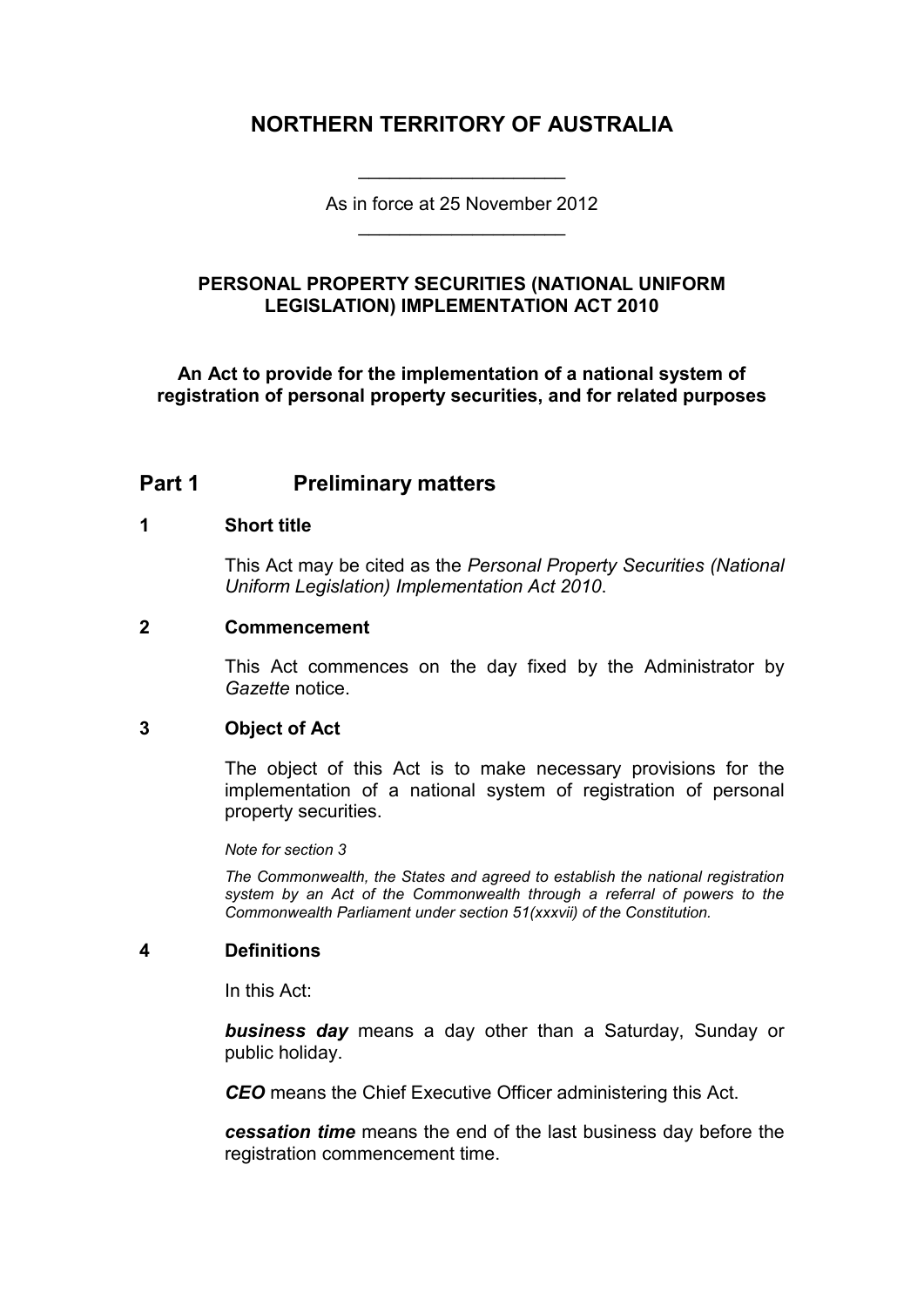*NT register*, see section 5(1).

*NT registrar* means the person or body responsible for maintaining the information in an NT register under the law establishing the NT register.

*personal property*, see section 10 of the PPS Act.

*PPS Act* means the *Personal Property Securities Act 2009* (Cth).

**PPS Register** means the Personal Property Securities Register established under section 147 of the PPS Act.

**PPS Registrar** means the Registrar of Personal Property Securities mentioned in section 194 of the PPS Act.

*registration commencement time*, see section 306(2) of the PPS Act.

*repeal day*, for an NT register, see section 5(2).

*responsible registrar*, of an NT register, means the NT registrar responsible for maintaining the information in the NT register.

*transitional security interest*, see section 308 of the PPS Act.

#### **5 NT register and repeal day**

- (1) An *NT register* is each of the following:
	- (a) the Register of Co-operative Charges mentioned in clause 18 of Schedule 3 of the *Co-operatives Act 1997* as in force immediately before the repeal day;
	- (b) the information kept by the Registrar-General in relation to each registration under the *Instruments Act 1935* as in force immediately before the repeal day;
	- (c) the Register of Interests in Motor Vehicles and Other Goods maintained under the *Registration of Interests in Motor Vehicles and Other Goods Act 1989* as in force immediately before the repeal day.
- (2) The *repeal day* for an NT register is:
	- (a) for the NT register mentioned in subsection  $(1)(a)$  the day on which section 31 commences; or
	- (b) for the NT register mentioned in subsection  $(1)(b)$  the day on which section 58 commences; or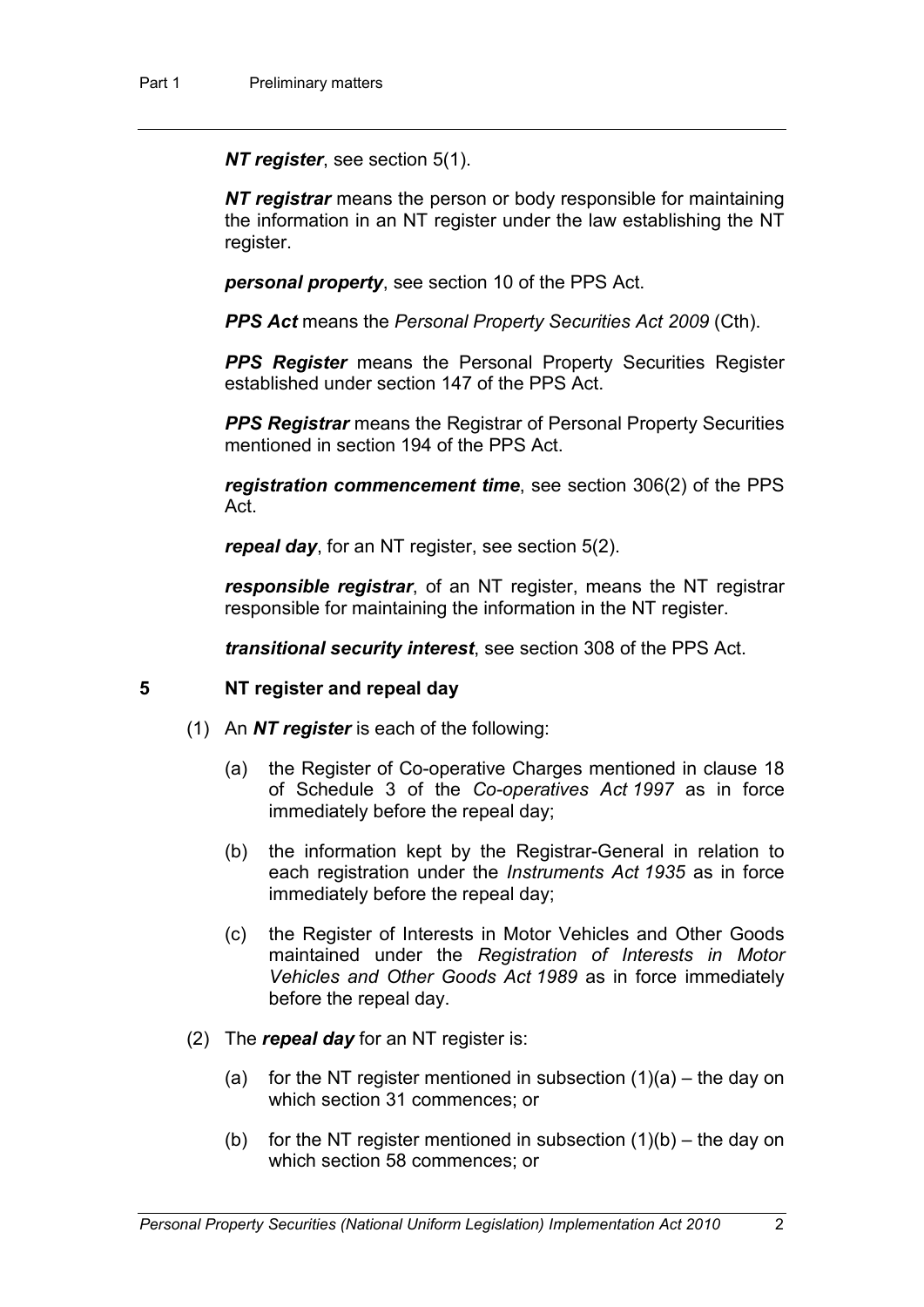(c) the NT register mentioned in subsection  $(1)(c)$  – the day on which section 59 commences.

#### **6 Interpretation**

Except as otherwise provided in this Act, terms used in this Act and in the PPS Act have the same meanings in this Act as they have in the PPS Act.

## **Part 2 Implementation of PPS Act**

### **Division 1 General rules**

#### **7 Cessation of NT registers**

- (1) From the cessation time, the responsible registrar of an NT register:
	- (a) must not alter any information in, or add any information to, the NT register; and
	- (b) may refuse to deal with an application relating to the NT register made before the cessation time under a law of the Territory if the application does not comply with a requirement of that law as in force at the time of the application.
- (2) The responsible registrar must refund any application fee paid by the applicant if the responsible registrar refuses to deal with the application under subsection (1)(b).
- (3) Subsections (1) and (2) have effect despite any other provision of a law of the Territory in force at or after the cessation time.

### **8 Migration of data to PPS Register**

- (1) This section applies to information:
	- (a) held in an NT register immediately before the cessation time; and
	- (b) comprising data relating to personal property.
- (2) The responsible registrar is authorised to give the information to the Commonwealth, the PPS Registrar or another person, as the responsible registrar considers appropriate in order to establish the PPS Register.
- (3) The responsible registrar may give the information in any form (including electronic form or another form approved for the PPS Act) the responsible registrar considers appropriate.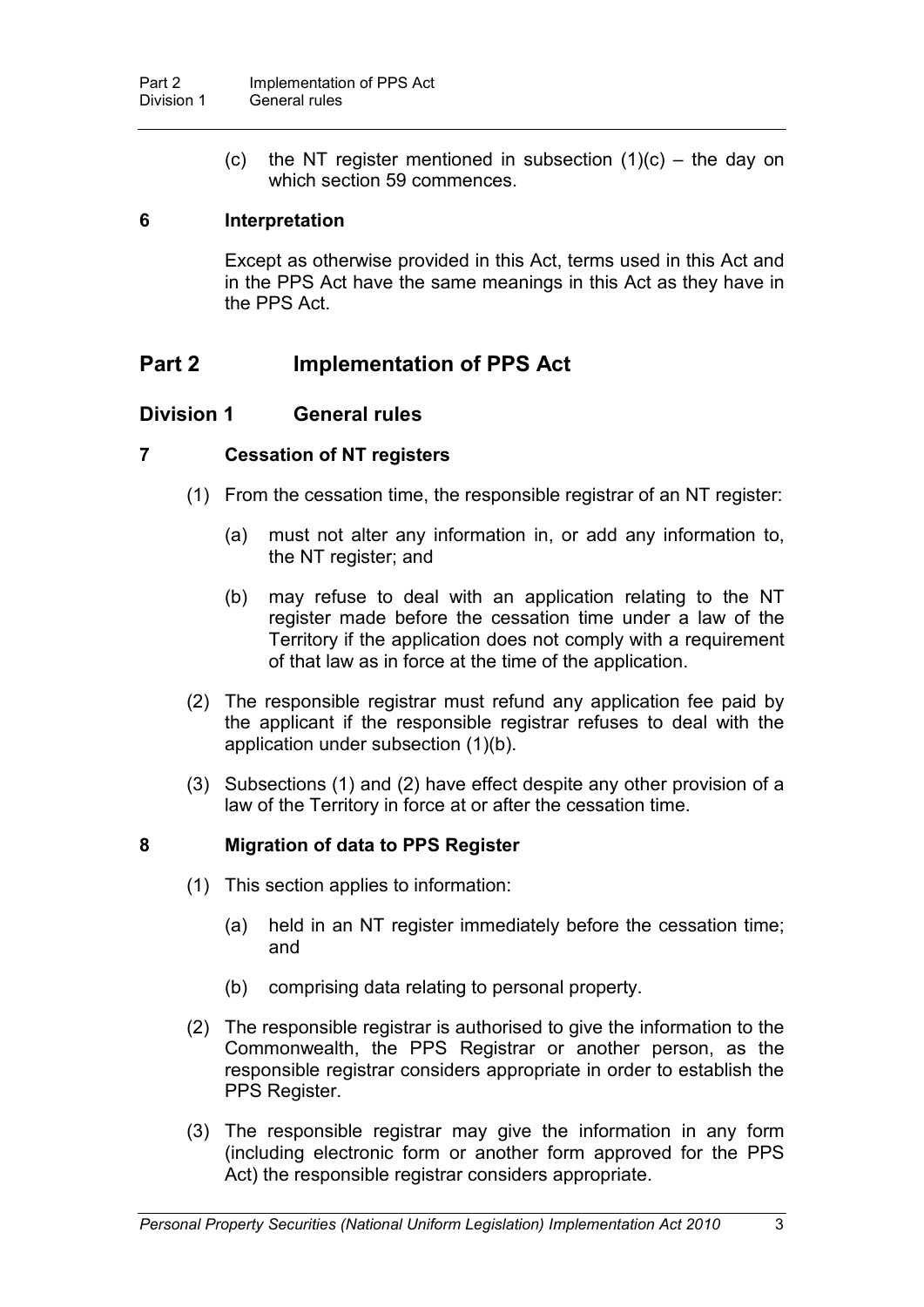(4) This section does not prevent the responsible registrar from retaining any of the information for the Territory at or after the registration commencement time.

#### **9 NT register information received by Territory after registration commencement time**

- (1) This section applies if:
	- (a) there is a matter concerning an NT register that:
		- (i) arises after the registration commencement time; and
		- (ii) results in the generation of information that would, apart from section 7, have been included in the NT register; and
	- (b) the information is given to the Territory.
- (2) The responsible registrar of the NT register is authorised to give the information to the Commonwealth, PPS Registrar or another person, as the responsible registrar considers appropriate in order to include the information in the PPS Register.
- (3) The responsible registrar may give the information in any form (including electronic form or another form approved for the PPS Act) the responsible registrar considers appropriate.
- (4) This section does not prevent the responsible registrar from retaining any of the information for the Territory.

#### **10 Giving information or document after registration commencement time on PPS Registrar's request**

- (1) This section applies if, after the registration commencement time, the PPS Registrar requests the responsible registrar of an NT register to give to the PPS Registrar specified information or documents under the control of the Territory in relation to a matter concerning the NT register.
- (2) The responsible registrar is authorised to give the information or document to the PPS Registrar.
- (3) The responsible registrar may give information under subsection (2) in any form (including electronic form or another form approved for the PPS Act) the NT registrar considers appropriate.
- (4) This section does not prevent the responsible registrar from retaining any of the information or the document for the Territory.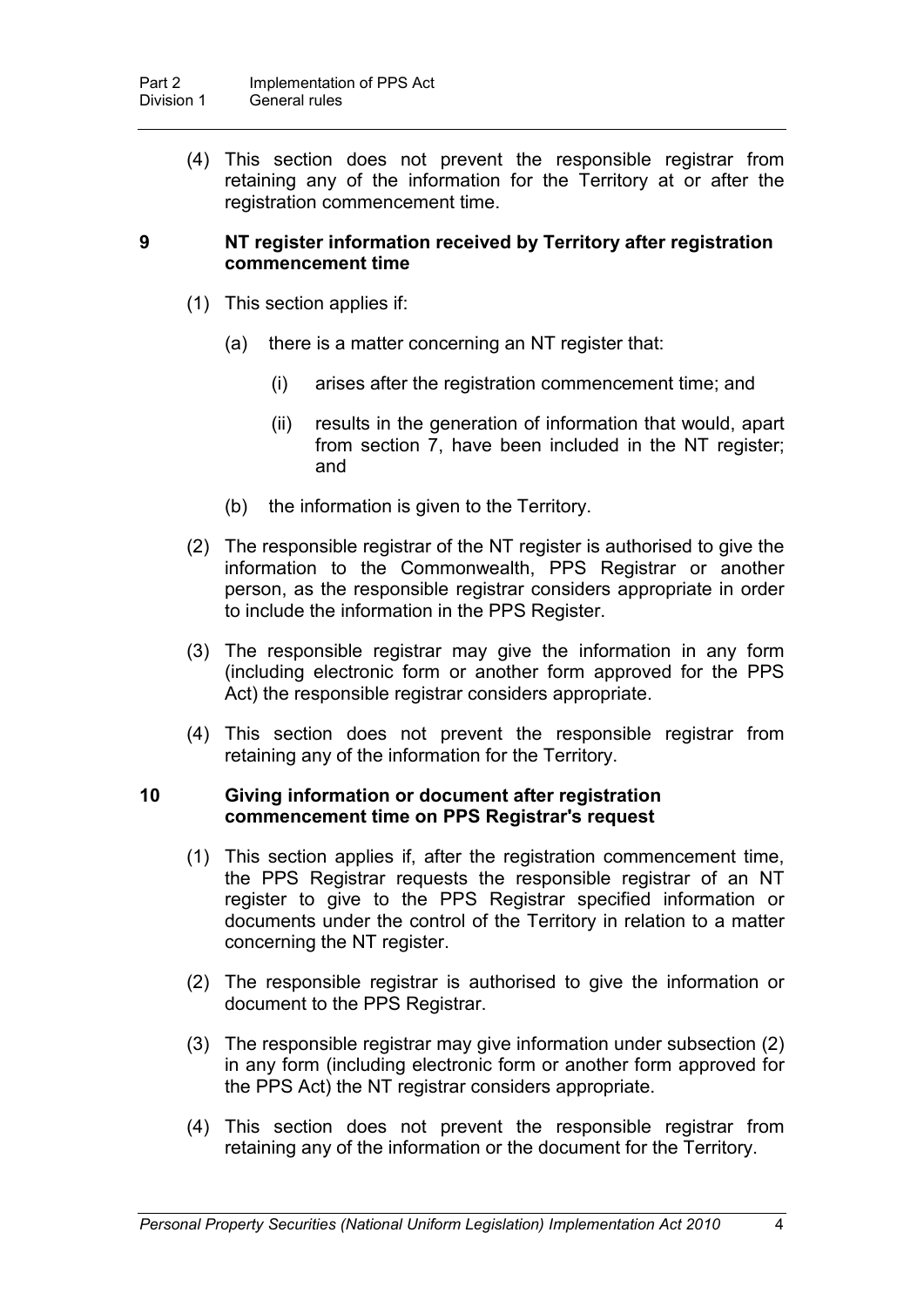#### **11 Issuing certificates after registration commencement time**

This Part does not prevent:

- (a) a person from applying, on or after the cessation time, to the responsible registrar of an NT register for the issue of a certificate that the responsible registrar may issue under a law of the Territory in force immediately before that time; and
- (b) the responsible registrar from issuing the certificate.

#### *Example for section 11*

*A certificate under section 12 of the Registration of Interests in Motor Vehicles and Other Goods Act 1989 as in force before the repeal day.*

#### **12 Compensation relating to PPS transitional matters**

- (1) Compensation is not payable by or for the Territory, an authority of the Territory, or a person employed or engaged to perform work for the Territory, for an act or omission that:
	- (a) is done or omitted to be done in good faith; and
	- (b) is a PPS transitional matter or arises (whether directly or indirectly) from a PPS transitional matter; and
	- (c) is not an act or omission causing a personal injury to, or the death of, someone.
- (2) In this section:

*compensation* includes damages and any other form of monetary compensation.

*PPS transitional matter* means any of the following:

- (a) the giving of information to the Commonwealth, the PPS Registrar or another person, for assisting the Commonwealth in establishing the PPS Register;
- (b) the administration of this Act;
- (c) the exercise of a power or performance of a function under this Act.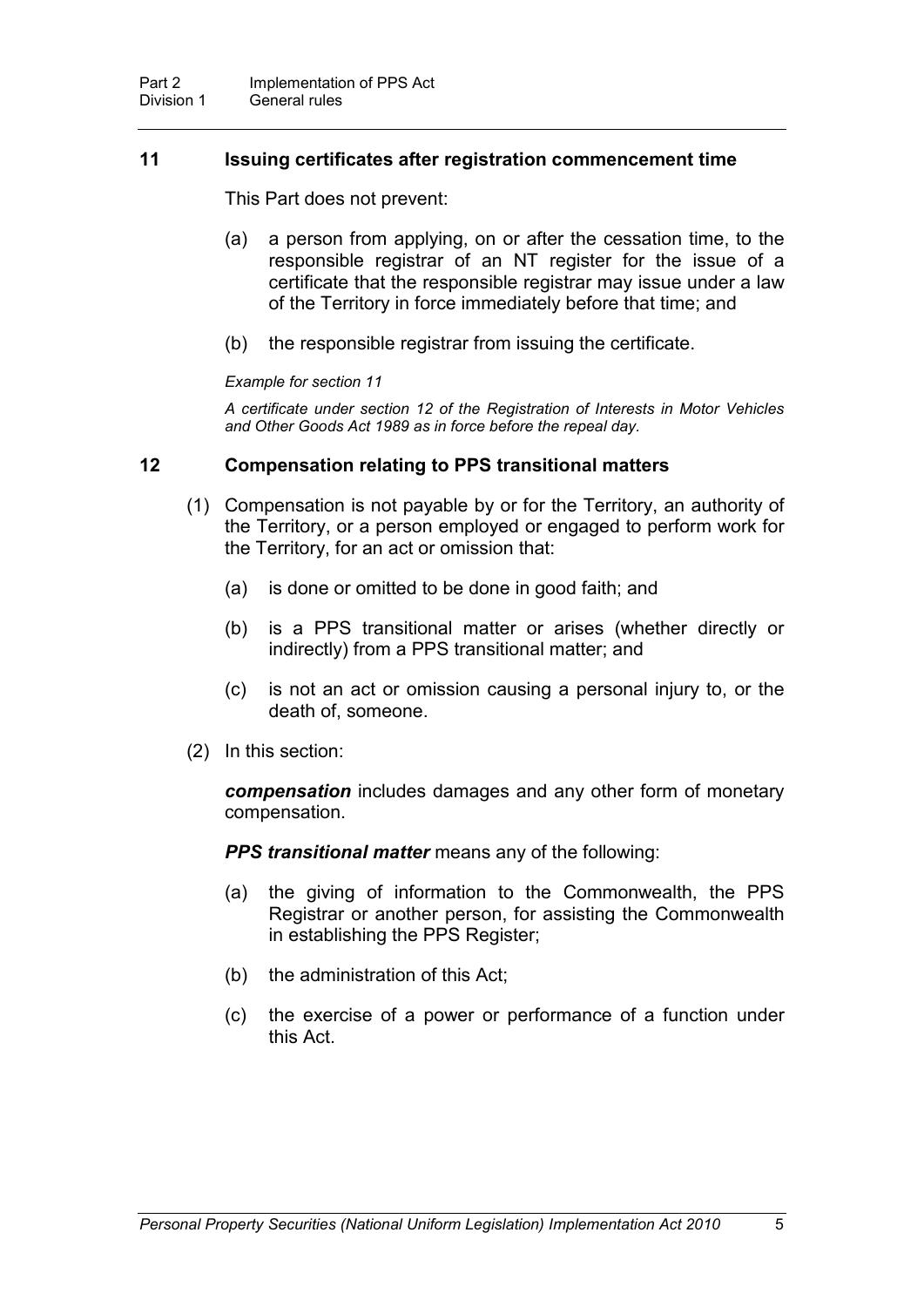#### **13 Transitional security interests**

This Act does not affect the operation of the PPS Act in relation to an interest that:

- (a) was an interest in personal property registered in an NT register before the registration commencement time; and
- (b) is a transitional security interest.

## **Division 2 Special rules for Registration of Interests in Motor Vehicles and Other Goods Act 1989**

#### **14 Definitions**

In this Division:

*register* means the Register as defined in the RIMVOG Act.

*registrar* means the Registrar as defined in the RIMVOG Act.

*RIMVOG Act* means the *Registration of Interests in Motor Vehicles and Other Goods Act 1989* as in force immediately before the cessation time.

### **15 Savings – existing cancellation or variation process**

- (1) This section applies if:
	- (a) the registrar has given a notice to a person under section 10(5) or 11(2) or (4) of the RIMVOG Act in relation to an interest registered under that Act; and
	- (b) the period specified in the notice ends after the cessation time.
- (2) If the registrar decides that, apart from the operation of section 7, the registrar would vary the information recorded in the register or cancel the registration, the registrar:
	- (a) must notify the person of the decision; and
	- (b) is authorised to give any information about the decision to the PPS Registrar as the PPS Registrar requires.
- (3) The registrar may give information under subsection (2) in any form (including electronic form or another form approved for the PPS Act) the registrar considers appropriate.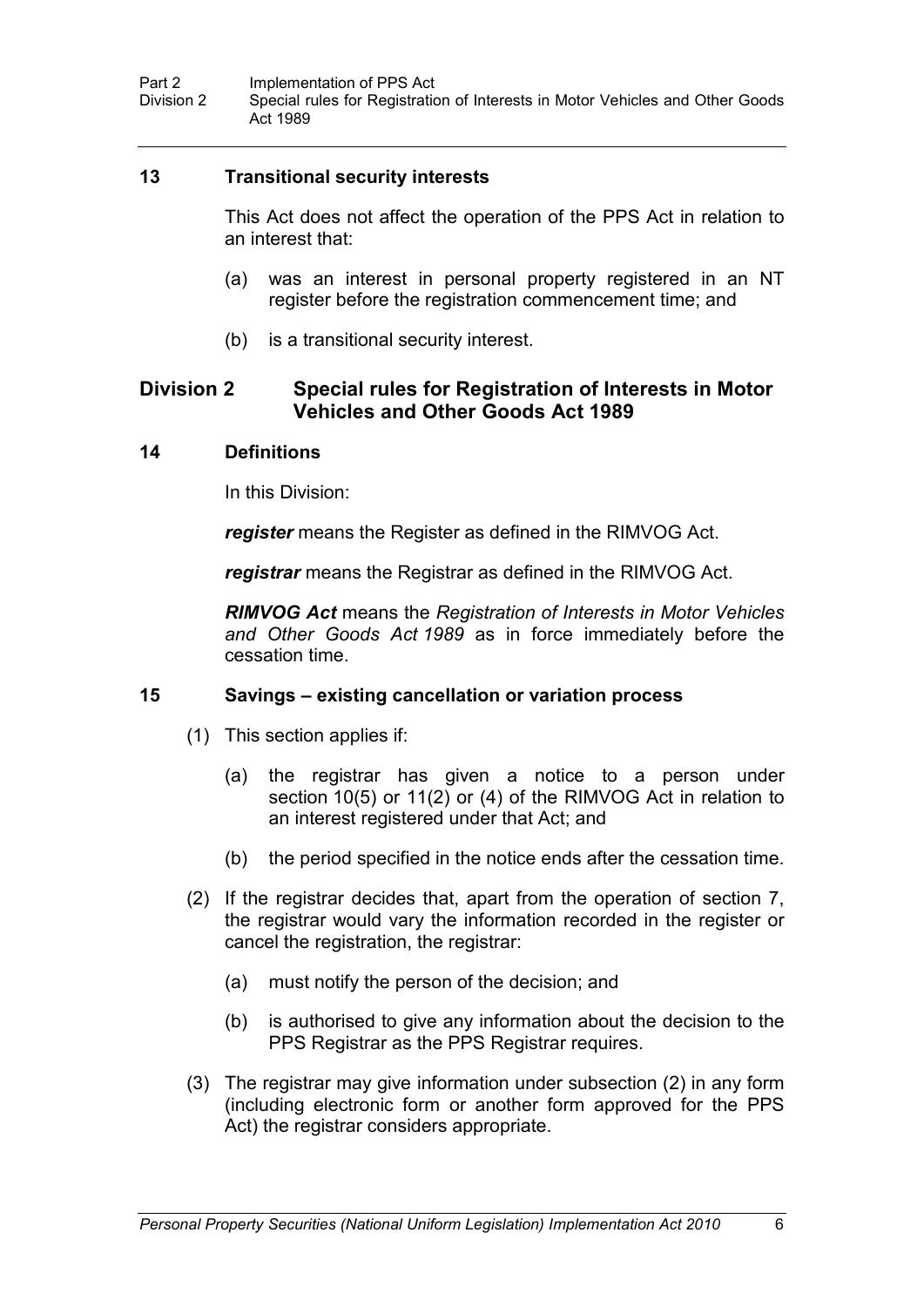#### **16 Savings – appeals**

- (1) This section applies if an appeal was started under section 19 of the RIMVOG Act before the cessation time and the appeal has not been decided before that time.
- (2) The Local Court must:
	- (a) deal with the appeal under the RIMVOG Act as in force immediately before the cessation time; and
	- (b) notify the registrar of the decision.
- (3) Section 19(3) of the RIMVOG Act as in force immediately before the cessation time has no effect in relation to the decision of the Local Court.
- (4) The registrar is authorised to give any information about the decision of the Local Court to the PPS Registrar as the PPS Registrar requires.
- (5) The registrar may give information under subsection (4) in any form (including electronic form or another form approved for the PPS Act) the registrar considers appropriate.

#### **17 Savings – right to compensation**

- (1) This section applies if:
	- (a) a person suffered a loss because of the operation of the RIMVOG Act as in force at any time before the cessation time; and
	- (b) the person would, apart from the operation of this Act, have been able to apply to the registrar for an order awarding compensation for that loss under the RIMVOG Act.
- (2) The person may apply for the order, and the registrar may deal with the application as if the RIMVOG Act as in force immediately before the cessation time continues to be in force.

#### **18 Savings – agreements under section 24 of RIMVOG Act**

- (1) An agreement in force under section 24 of the RIMVOG Act immediately before the registration commencement time continues to have effect after that time for matters arising before that time.
- (2) Section 24 of RIMVOG Act continues to have effect for subsection (1).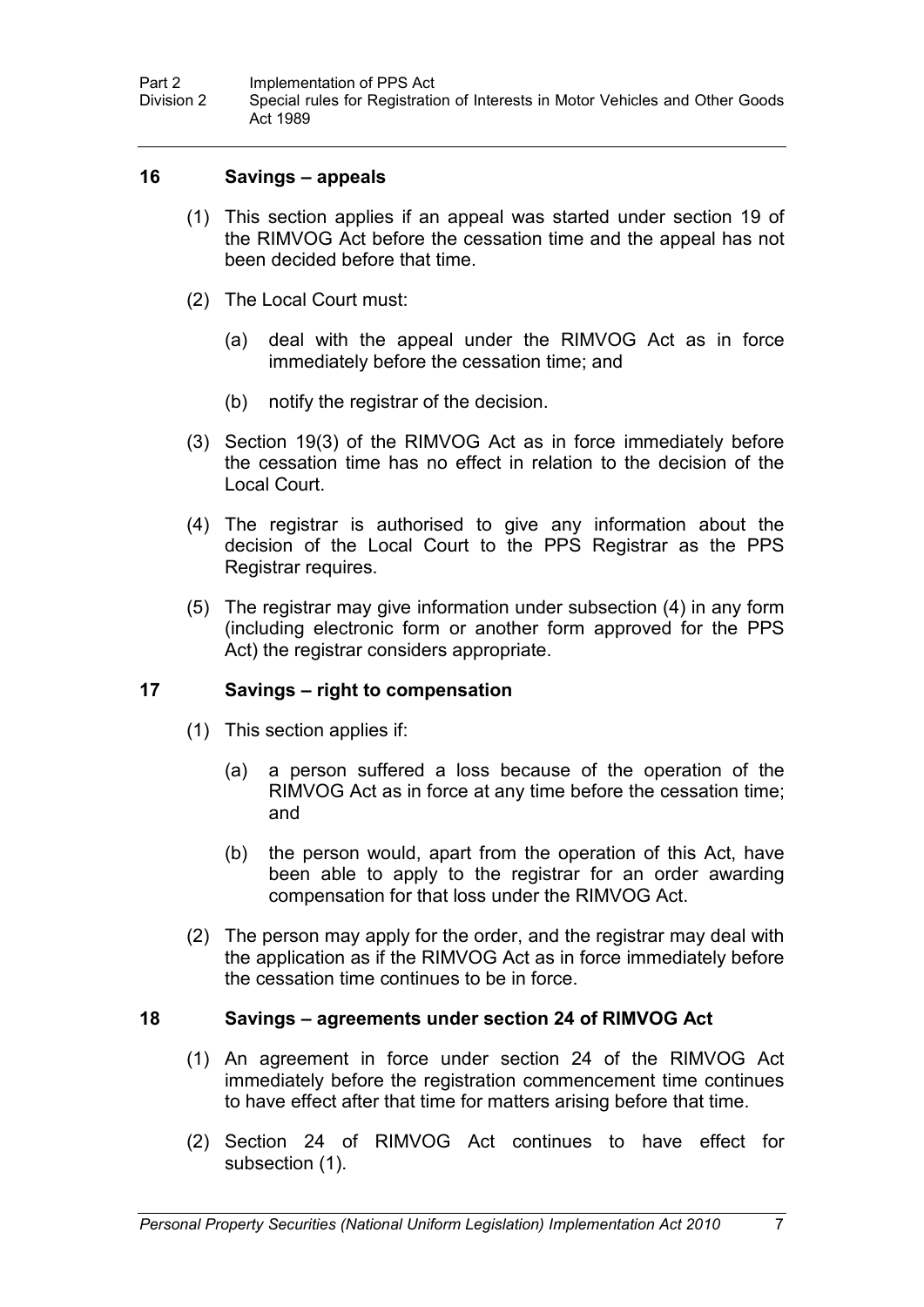#### **19 Delegation by registrar**

- (1) The registrar may, in writing, delegate all or any of the powers and functions of the registrar under this Act, or a provision of the RIMVOG Act that continues to have effect under this Act, to:
	- (a) a person administering all or any part of the RIMVOG Act; or
	- (b) a person administering this or another Act administered by the Minister.
- (2) A delegation in force immediately before the registration commencement time in relation to a provision of the RIMVOG Act that continues to have effect after that time because of this Act continues to have effect until it is revoked by the registrar.

## **Part 3 Other matters**

#### **20 Functions and powers of CEO on and after repeal day**

On and after the repeal day for an NT register, the CEO may exercise the powers and perform the functions of the responsible registrar for the NT register under sections 8, 9, 10, 11, 15, 16, 17 and 19(2) as if:

- (a) the provisions in a law of the Territory relating to the NT register in force immediately before the repeal day continue to be in force; and
- (b) the CEO were the responsible registrar.

#### **21 Delegation by CEO**

The CEO may, in writing, delegate all or any of the powers and functions of the CEO under this Act.

#### **22 Regulations**

- (1) The Administrator may make regulations under this Act.
- (2) A regulation may declare a matter to be an excluded matter for section 259 of the PPS Act in relation to any of the following:
	- (a) the whole of the PPS Act (or an instrument made under that Act);
	- (b) a specified provision of the PPS Act (or an instrument made under that Act);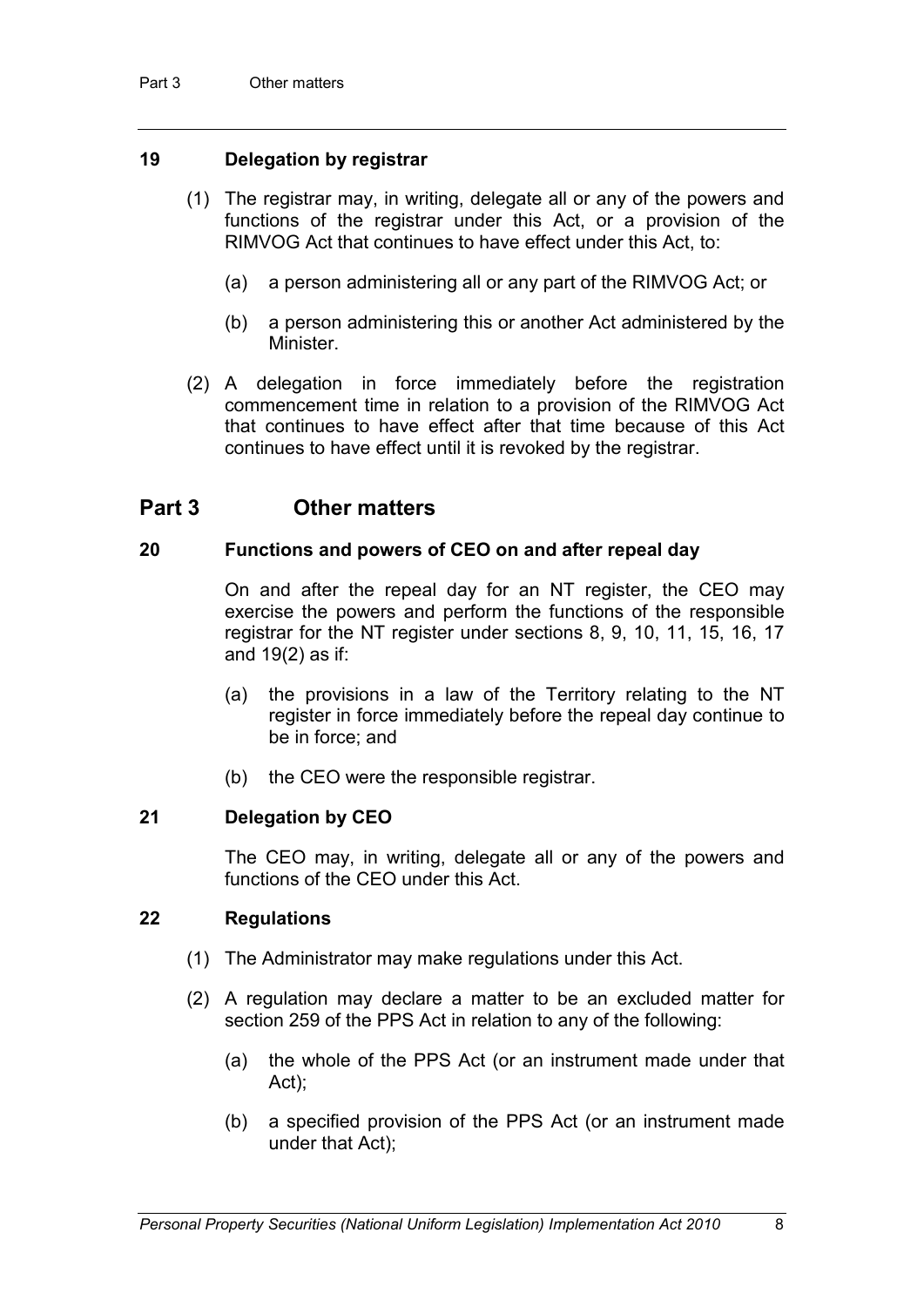- (c) the PPS Act (or an instrument made under the PPS Act), other than a specified provision;
- (d) the PPS Act (or an instrument made under the PPS Act), otherwise than to a specified extent.

*Personal Property Securities (National Uniform Legislation) Implementation Act 2010* 9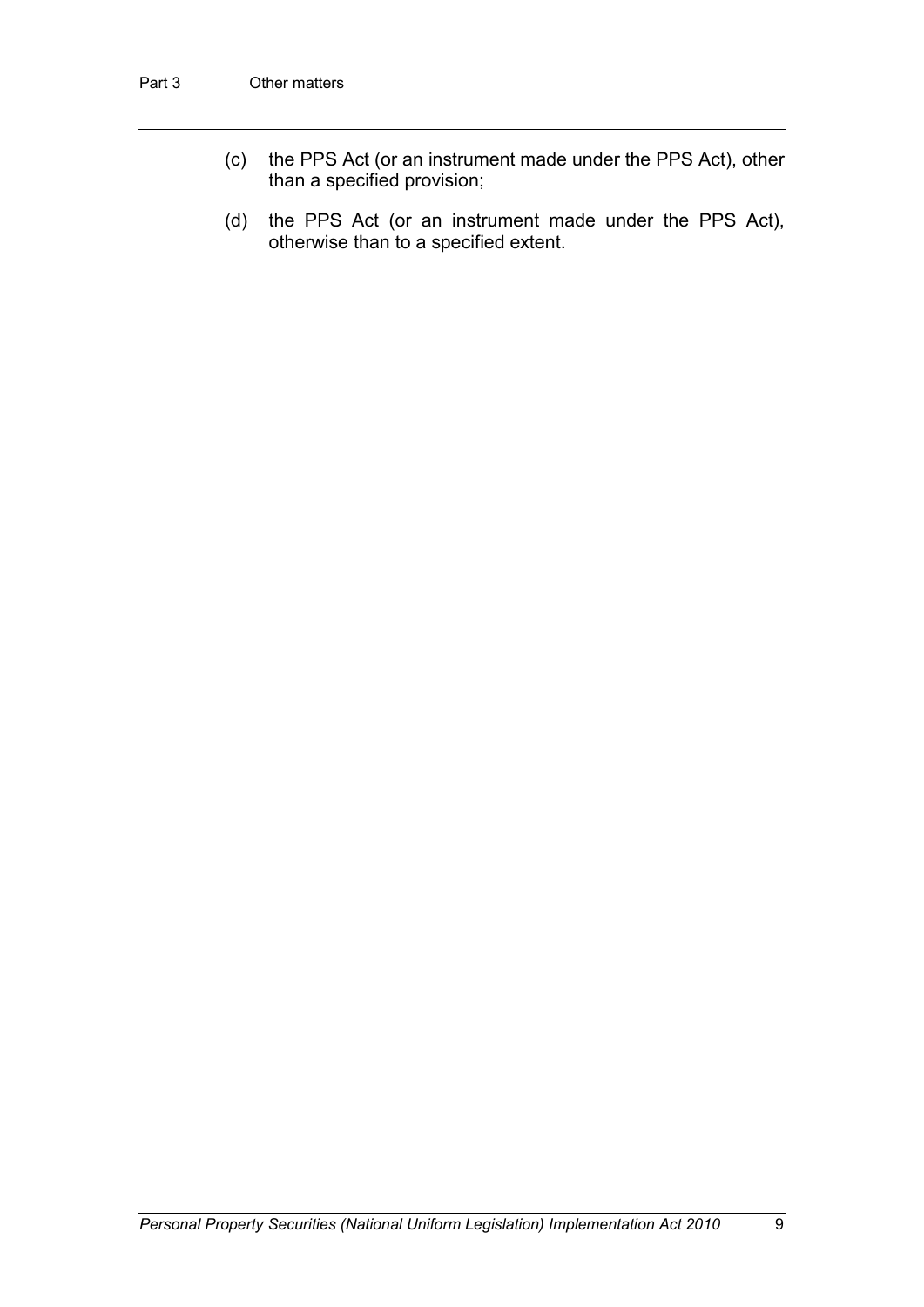## **Schedule 1 Repeal of Acts**

section 58

*Instruments Amendment Act 1983* Act No. 43, 1983

*Instruments Amendment Act 1989* Act No. 73, 1989

*Instruments Amendment Act 1998* Act No. 7, 1998

*Instruments Ordinance 1935* Ordinance No. 22, 1935 *Instruments Ordinance 1965* Ordinance No. 65, 1965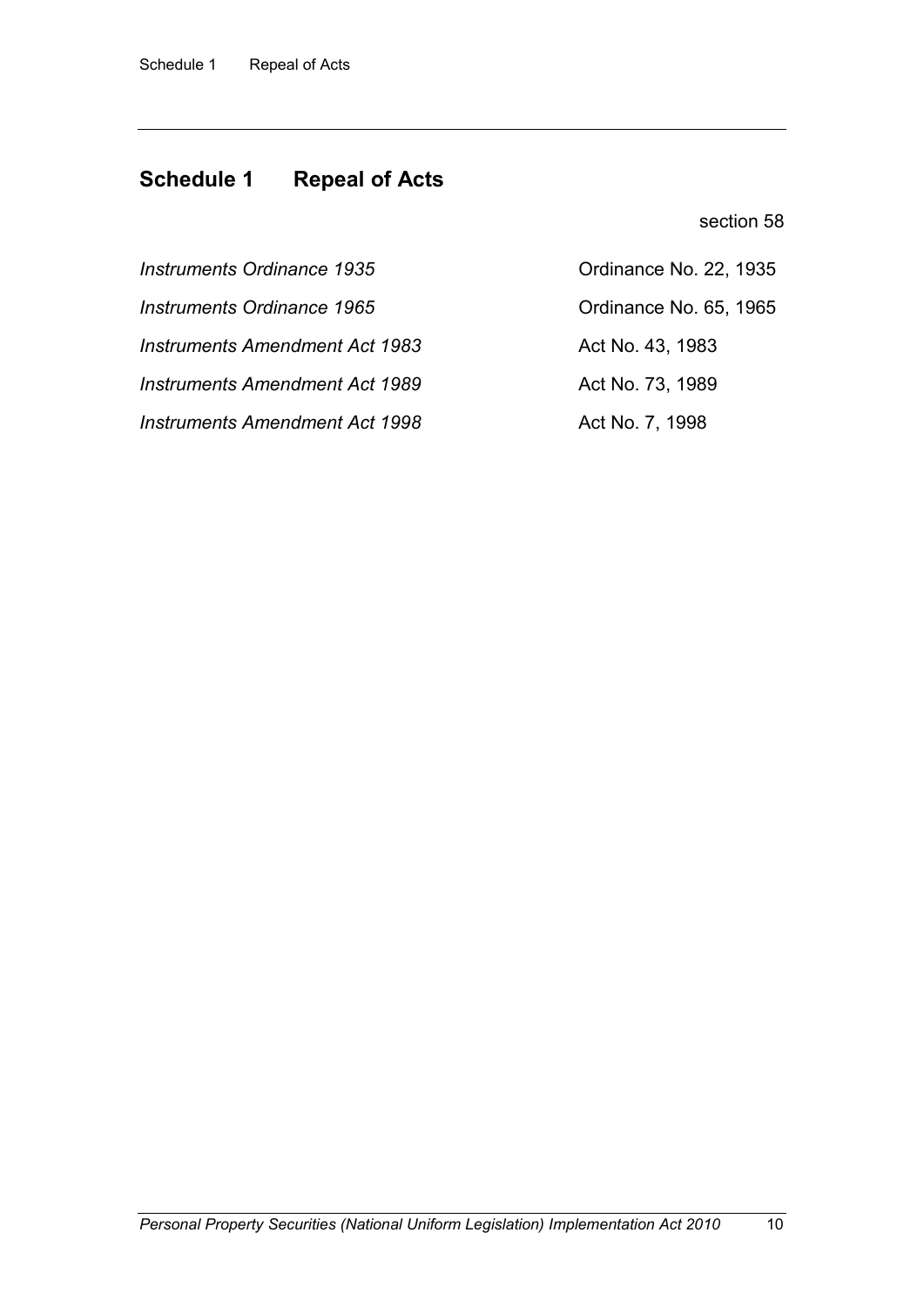*Regulations 1988*

# **Schedule 2 Repeal of Act and Regulations**

section 59

No. 6, 1988

| Registration of Interests in Motor Vehicles and<br>Other Goods Act 1989 | Act No. 85, 1989        |
|-------------------------------------------------------------------------|-------------------------|
| Motor Vehicles (Hire Car) Loan Security                                 | Subordinate Legislation |